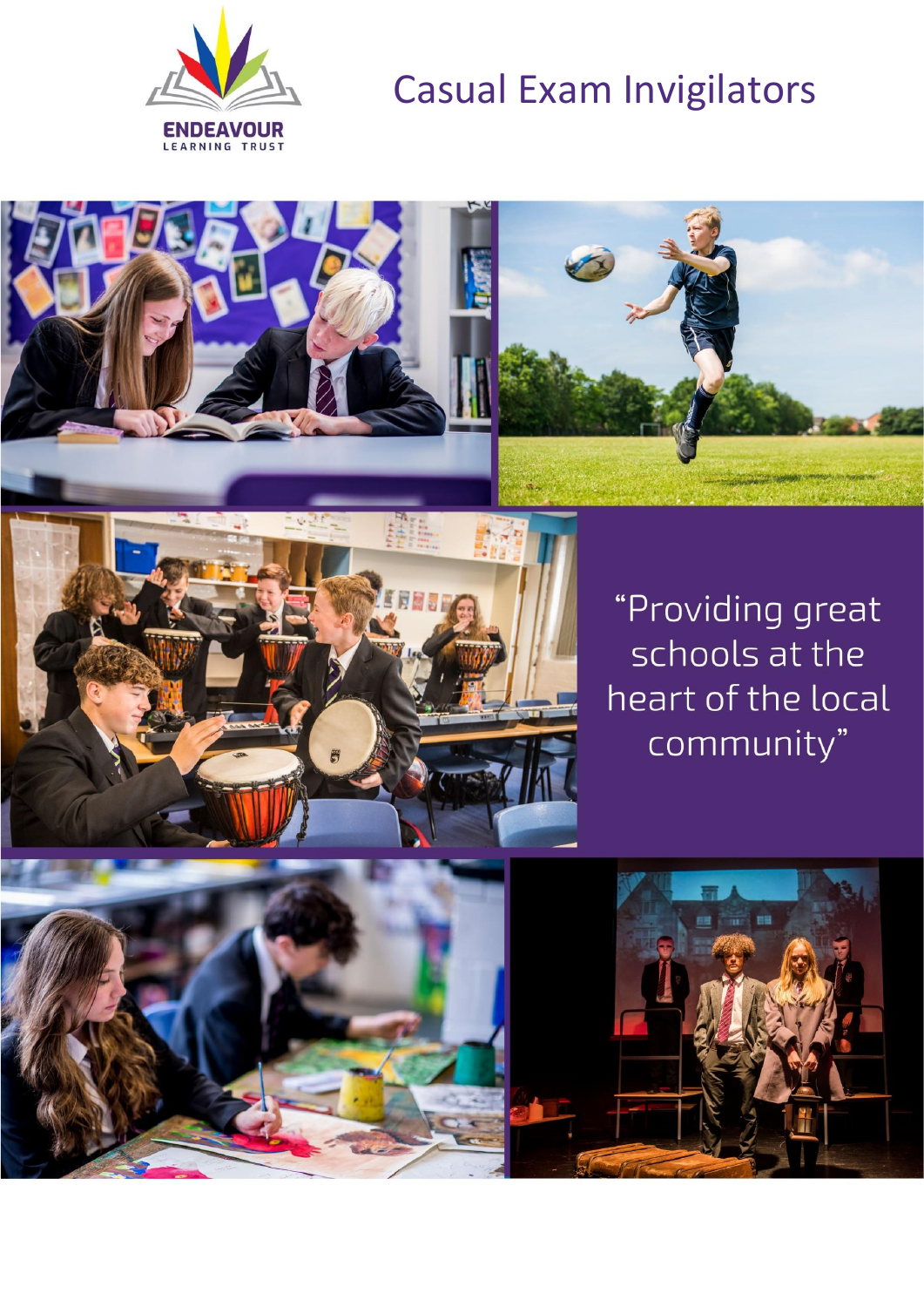#### Dear Applicant,

Thank you for showing an interest in Endeavour Learning Trust.

If you feel you share our values, have the vision and drive for excellence and want to be part of a dedicated team, committed to ensuring that students fulfil their potential, then we would like to hear from you.

Endeavour Learning Trust is an expanding Trust in the North West, currently spanning South Ribble, West Lancashire and North Sefton. Our Trust is a mix of good schools and schools which have been in challenging circumstances. Where there has been work to be done, the impact has been rapid and significant. We are keen to welcome other schools into our Trust and we have strengthened our central team to ensure we have the capacity to continue to support where we are needed most. Our Trust has been further strengthened by the addition of our primary schools and a school with a Sixth Form College, which enables us to embrace the all through nature of education.

## Our Values:

- Truly Collaborative
	- o We are a proud family of schools bonded by our Trust vision, priorities and values. We work as one team in school, across our Trust and with our wider partners for the benefit of everyone in our Trust, our families and the communities we serve
- People Centred
	- o We foster authentic, positive relationships which are based on the foundations of respect, listening, kindness, support and constructive challenge. We are approachable, open and honest
- Inclusive
	- $\circ$  Equity of opportunity is central to our practice, and we will invest time, training and resources so that everyone is included and has the best chance to be their very best
- Unique
	- o We are firmly committed to recognising, celebrating and investing in the individuality of all our children and young people, each staff member across the Trust and the distinct ethos and identity of each of our schools
- **Aspirational** 
	- o We believe in the promise of each individual across the Trust and will ensure we inspire, support and challenge in proportionate measure, so that we all thrive and are able to achieve our own individual best potential

Our family ethos is tangible; we work as a team; we want the best for everyone. But we are also staunch in our commitment to doing this in a way which protects the wellbeing of our staff and our students; our commitment to reducing workload is non-negotiable. We seek to thrive; individually, together, in our classrooms, staffrooms, schools and across the Trust.

Yours faithfully,

Mrs LA Gwinnett Chief Executive Officer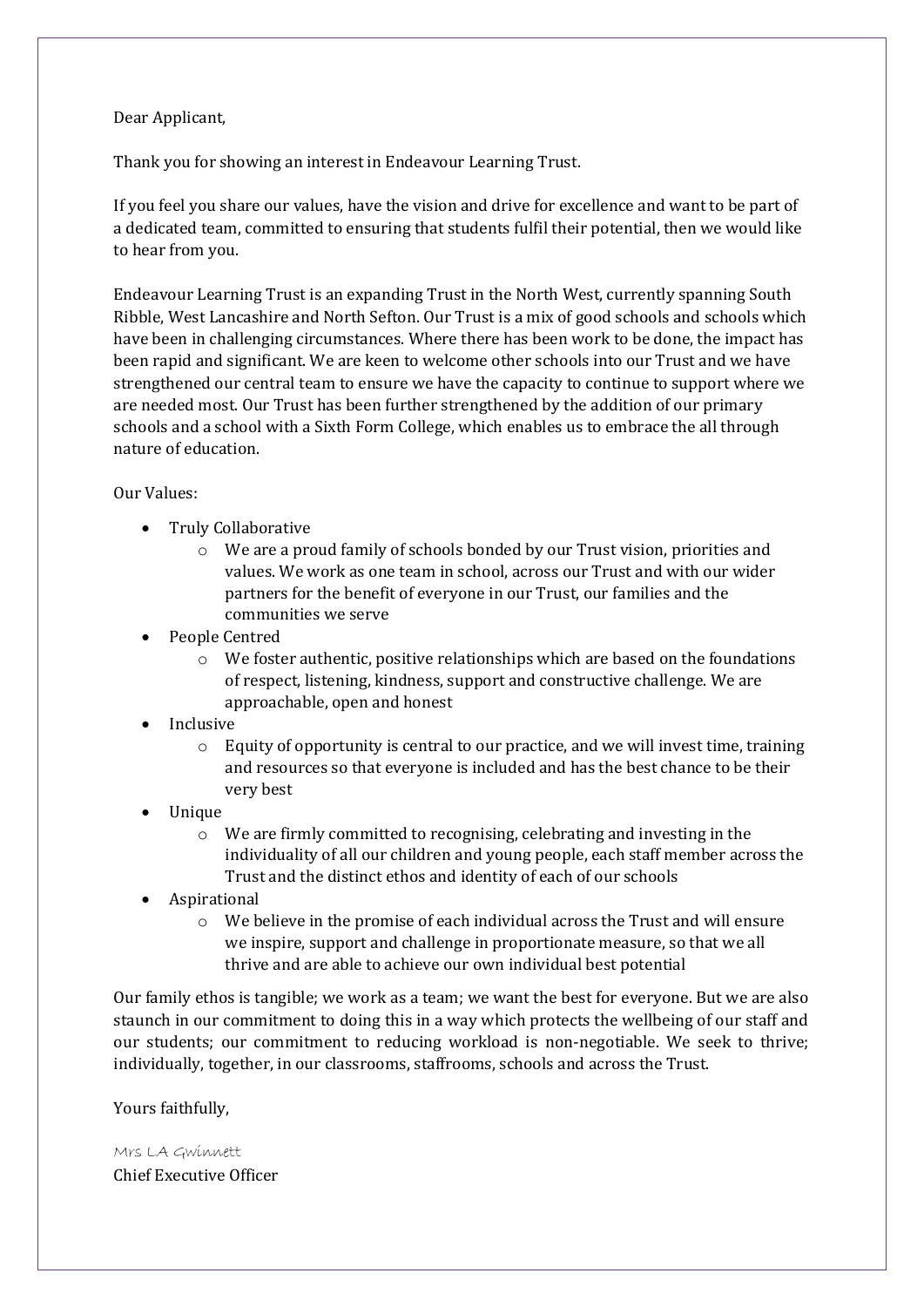## **Advert – Exam Invigilator**

We are looking to recruit additional exam invigilators to increase our existing team. This is a flexible role that provides full training and the opportunity to join a friendly and supportive team. The successful applicant will be required to oversee and supervise examinations and to ensure that guidelines and regulations for the integrity and security of the examination papers and procedures are followed during examination sessions.

| Post Title:    | Exam Invigilator                                                                                                                                                                                                                                                                                                                       |
|----------------|----------------------------------------------------------------------------------------------------------------------------------------------------------------------------------------------------------------------------------------------------------------------------------------------------------------------------------------|
| Grade:         | Grade 4 SCP 4                                                                                                                                                                                                                                                                                                                          |
| Salary:        | £9.99 per hour                                                                                                                                                                                                                                                                                                                         |
| Hours of Work: | <b>Casual Hours</b>                                                                                                                                                                                                                                                                                                                    |
| Base:          | We require exam invigilators for the following schools:<br>Ormskirk School, Ormskirk L39 2AT<br>Burscough Priory Academy, Burscough L40 7RZ<br>Wellfield Academy, Leyland PR25 2TP<br>Tarleton Academy, Tarleton PR4 6AQ<br>$\bullet$<br>Please include your preferred school at the top of your<br>application form before submitting |

This role is essential to the smooth running of the examination process, in addition to ensuring correct exam procedures are followed. Occasionally invigilators may be called upon to read/scribe for individual students. Full training will be given to successful applicants.

Casual positions – As and when required on an hourly basis to support the school during exam periods to provide general supervision to students.

To apply for this vacancy please complete a support staff application form and return to vacancies@endeavourlearning.org

If you require any further information about this role please contact our Central HR Team at [vacancies@endeavourlearning.org](mailto:vacancies@endeavourlearning.org) or on 01772 817904 ext. 1051

Candidates should ensure that they and their referees are easily contactable, with the correct phone number and email address and able to reply promptly if references are requested.

Endeavour Learning Trust reserves the right to close the recruitment process earlier than advertised should it received a high volume of applications for this vacancy. Therefore, it is advisable to apply as early as possible if you would like to be considered for this role.

Due to the high volume of applications received by Endeavour Learning Trust we are unable to provide individual feedback on applications.

## **This post is subject to an enhanced DBS check**

**Endeavour Learning Trust is committed to safeguarding and promoting the welfare of children, young people and vulnerable adults and expects all staff and volunteers to share this commitment and individually take responsibility for doing so.**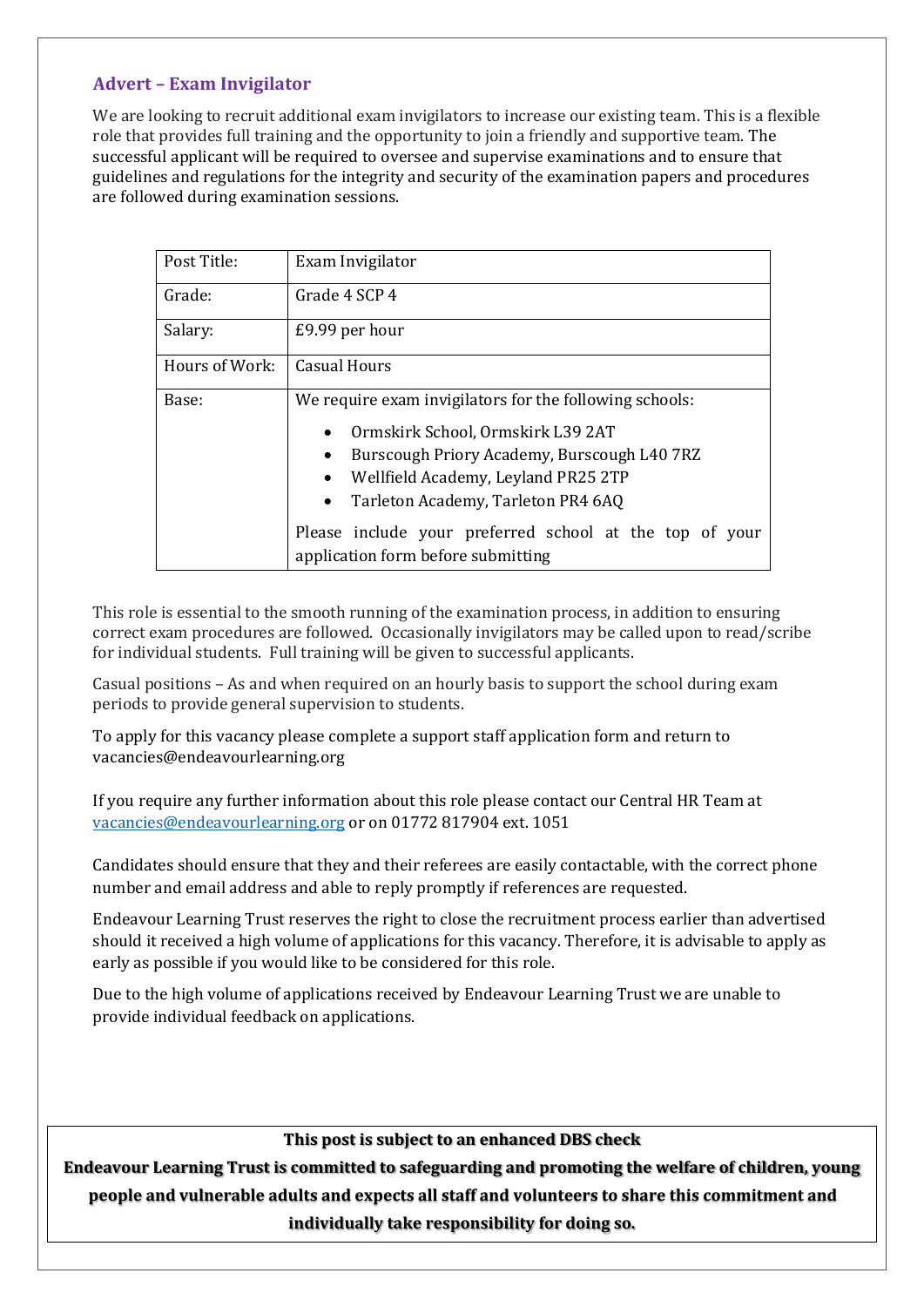## **Job Description – Exam Invigilator**

| <b>JOB DESCRIPTION</b>                                                                                                                                                                  |                                                                          |  |  |  |
|-----------------------------------------------------------------------------------------------------------------------------------------------------------------------------------------|--------------------------------------------------------------------------|--|--|--|
| <b>Job Title</b>                                                                                                                                                                        | Casual Exam Invigilator                                                  |  |  |  |
| Grade                                                                                                                                                                                   | <b>Foundation Living Wage</b>                                            |  |  |  |
| <b>Hourly Rate</b>                                                                                                                                                                      | £9.99 per hour                                                           |  |  |  |
|                                                                                                                                                                                         | We require exam invigilators for the following schools:                  |  |  |  |
|                                                                                                                                                                                         | Ormskirk School, Ormskirk L39 2AT                                        |  |  |  |
|                                                                                                                                                                                         | Burscough Priory Academy, Burscough L40 7RZ                              |  |  |  |
| Location                                                                                                                                                                                | Wellfield Academy, Leyland PR25 2TP                                      |  |  |  |
|                                                                                                                                                                                         | Tarleton Academy, Tarleton PR4 6AQ<br>$\bullet$                          |  |  |  |
|                                                                                                                                                                                         | Please include your preferred school at the top of your application form |  |  |  |
|                                                                                                                                                                                         | before submitting                                                        |  |  |  |
| Contract                                                                                                                                                                                | Casual                                                                   |  |  |  |
| <b>Responsible to</b>                                                                                                                                                                   | Data & Exams Manager                                                     |  |  |  |
| <b>Job Purpose</b>                                                                                                                                                                      |                                                                          |  |  |  |
| To ensure the fair and proper conduct of examinations/tests according to the school's and examination<br>board's rules, in an environment that enables pupils to perform at their best. |                                                                          |  |  |  |

## **Responsibilities**

- Invigilate the examination, including referring examination irregularities to nominated person
- Assist in the setting up of examinations venues, laying out equipment and papers in accordance with instructions
- Communicate examination procedures to pupils and oversee behaviour
- Respond to pupil requests during the examination
- Ensure no unauthorised material is consulted
- Escort candidates from the location during the examination, such as for toilet breaks
- Maintain candidate attendance and absence records.